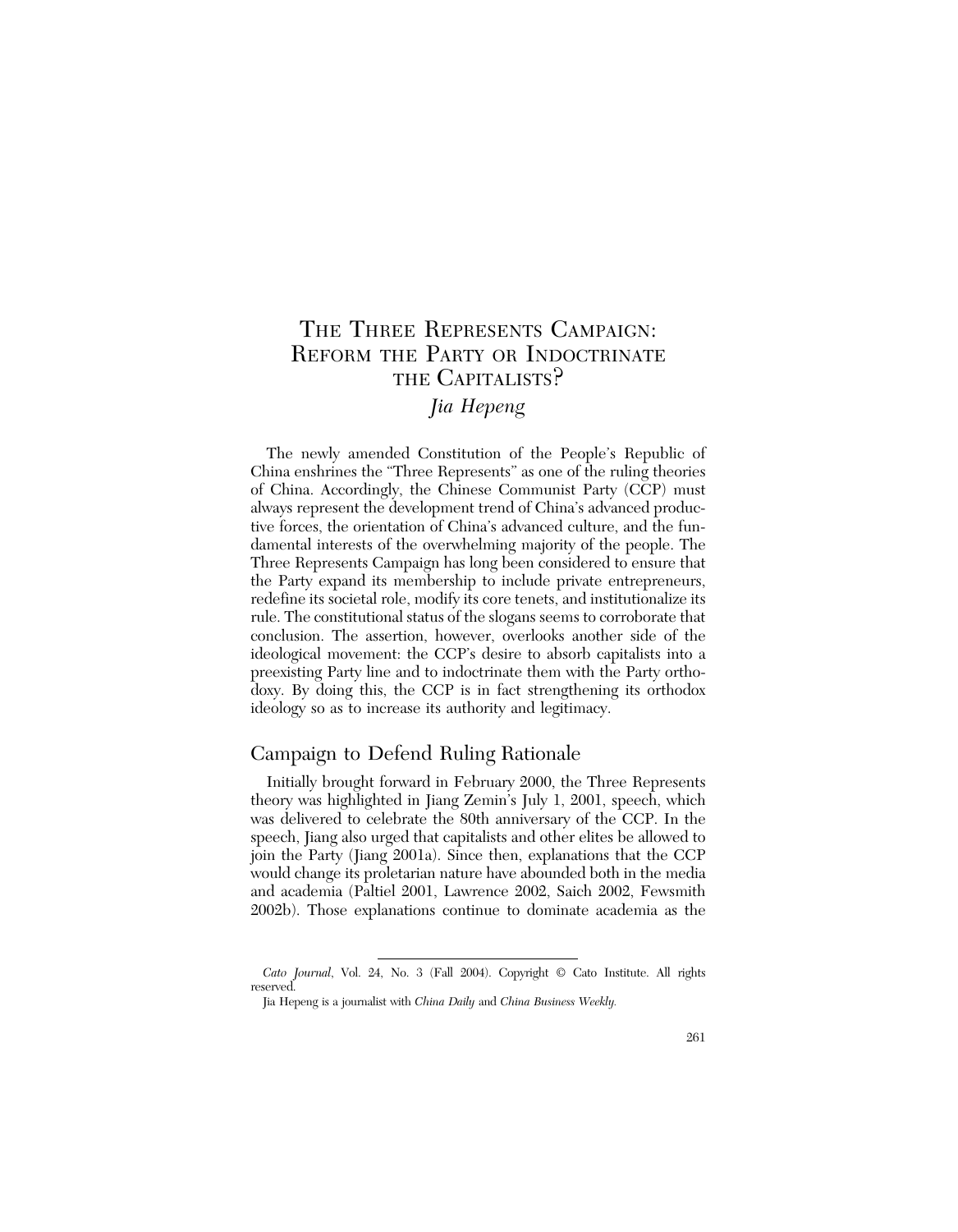new CCP leadership headed by Hu Jintao further promoted the Three Represents theory after it took power at the 16th National Party Congress in November 2002 (Dickson 2003, Mulvenon 2003). Commentators also argue that the decision to admit capitalists into the Party and institutionalize the Party's rule downplays the ideological role of the CCP. According to some experts, a natural outcome of the fading importance of ideology is that the CCP will become more authoritarian rather than totalitarian, commonly thought as the eve of democratization (Guo 2000: 1–32).

But a prudent reflection on the speeches of Hu and Jiang, a critical analysis of the development tracks of the Three Represents Campaign, and a systematic observation of the CCP's new policy orientation will lead political students to reach somewhat different viewpoints. It is clear that the Party's ideological role has not been reduced at all. Indeed, Zhang (1996:2) has shown that since the CCP launched its economic reform movement in late 1978, ideology has become an important vehicle for communicating regime values to the Party rank and file and to the whole population. The logic is continued as the CCP adapts its traditional ideology by assimilating new elements of China's modernizing society through the Three Represents Campaign.

### New Leadership's Enhanced Ideological Efforts

The performance of the new leadership since 2002 illustrates its eagerness to maintain the dogmatic Party lines. On December 5, just days after being elected as the general secretary of the CCP, Hu Jintao went to inspect Xibaipo, a holy revolutionary land of the CCP. The trip was highly symbolic, representing the new general secretary's zeal to embrace the traditional Party line. The speech Hu made in Xibaipo, which was published one month later, emphasized that the Party leadership must keep a humble attitude and a hardworking spirit, which are called two musts (*wubi*). In the speech, Hu linked the Three Represents to the hardworking attitude and the so-called fish-water connection between the Party cadres and the masses (Hu 2003a). He did not mention the reform aspects of the Three Represents.

The disastrous severe acute respiratory syndrome (SARS), which broke out in November 2002 in Guangdong Province and spread to Beijing and other Chinese cities in the first half of 2003, gave the new leadership another chance to highlight its image of caring for the people. On April 28, during the peak of the fight against SARS, the Politburo met to discuss the Three Represents. The theory was apparently linked to anti-SARS efforts, in which one of the Three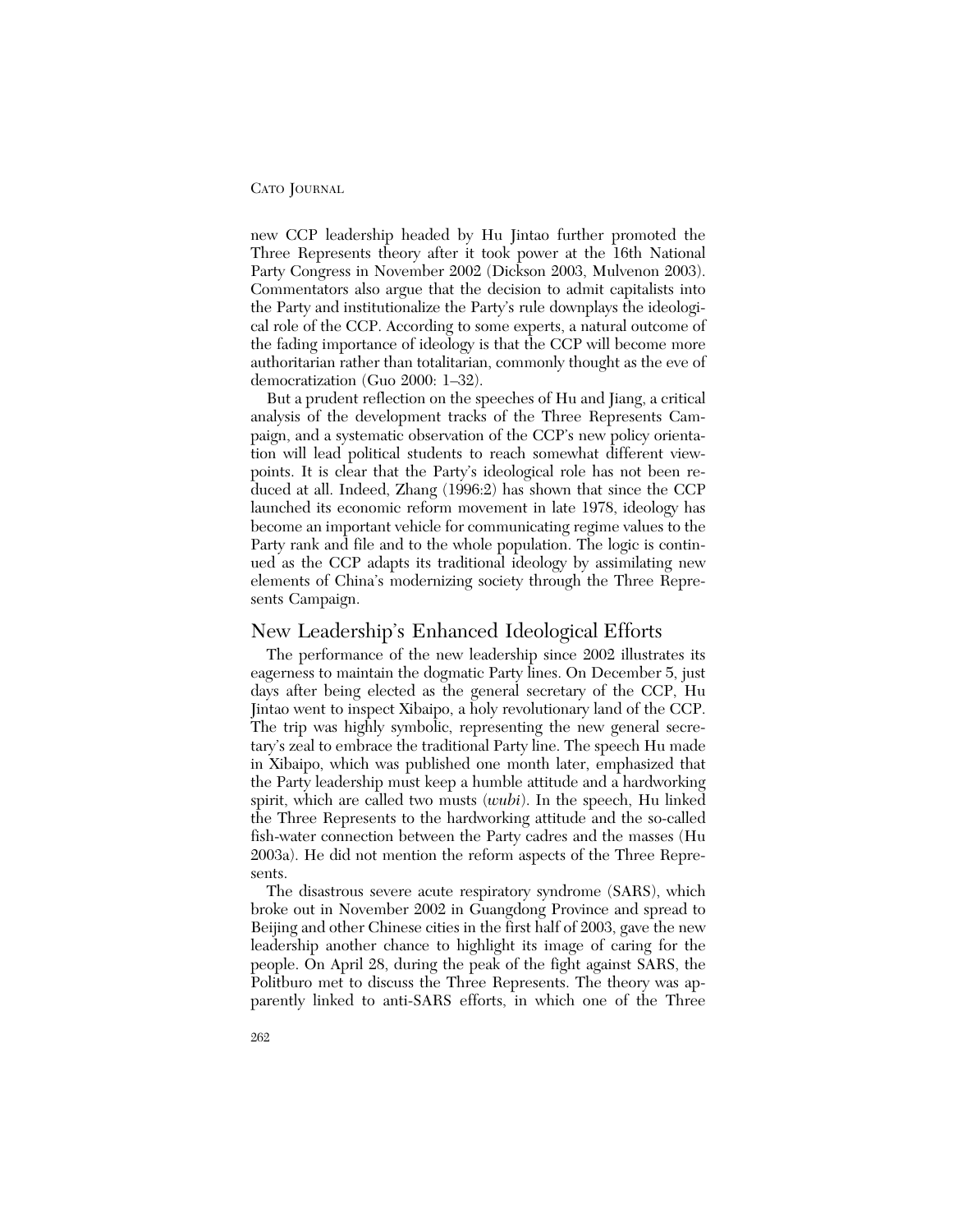Represents—representing the basic interests of the majority of people—was highly stressed (*Qiushi* 2003). This move was also aimed at resuming the injured legitimacy of the Party after the government's poor response to SARS in the early period of the epidemic that deprived hundreds of their lives.

Starting in June 2003, the Chinese media have been promoting a new campaign to study the Three Represents. In Hu's speech on July 1, 2003, to mark the 82nd anniversary of the CCP, the essence of Three Represents was explained to mean that the CCP should dedicate itself to the interests of the public and govern for the benefit of the people (Hu 2003b).

Hu Jintao's highlight on studying the Three Represents has been considered by political researchers as a way to weaken the legacy and authority of Jiang Zemin (Miller 2003) or as an attempt to interject his own ideas into Jiang's theories (Fewsmith 2003).

But the conclusions are partial in that scholars have neglected Hu's emphasis on the dogmatic Party line. It is true that the new leadership launched some reform measures, such as the enactment of the Law on Administrative Licensing in August 2003 that nominally limits the government's power, the release of the Regulations of Internal Supervision of CCP in 2004, and the constitutional amendments.<sup>1</sup> But these reform policies, aimed at meeting new demands of the advancing market economy, are done in the pretext that the Party's monopoly hold on political power has not been weakened. The nominal limitation to the government revealed in these reform measures is aimed at limiting the abuses of power by individual officials or government organs, rather than restricting the CCP's dominance over political power. In fact, the limitation does not contradict the dogmas of a Leninist Party, which are major legitimatization resources for the CCP, because a Leninist Party must represent the people and receive the people's supervision. This view is consistent with the dogmatic side of the Three Represents theory.

But how are we to understand the protection of private property that has been written into the amended Constitution? Clearly, we should not think the new leadership has succumbed to the demands of rising capitalists. The constitutional revision has been explained mainly—both by researchers and the official media—as a way to protect the property of average people, as most urban residents now own their housing and other valuable belongings.<sup>2</sup> In addition, the

<sup>1</sup> For details of the amendments, see *China Daily* (2004).

 $2^2$  See, for example, Zhao (2002), and Song (2004).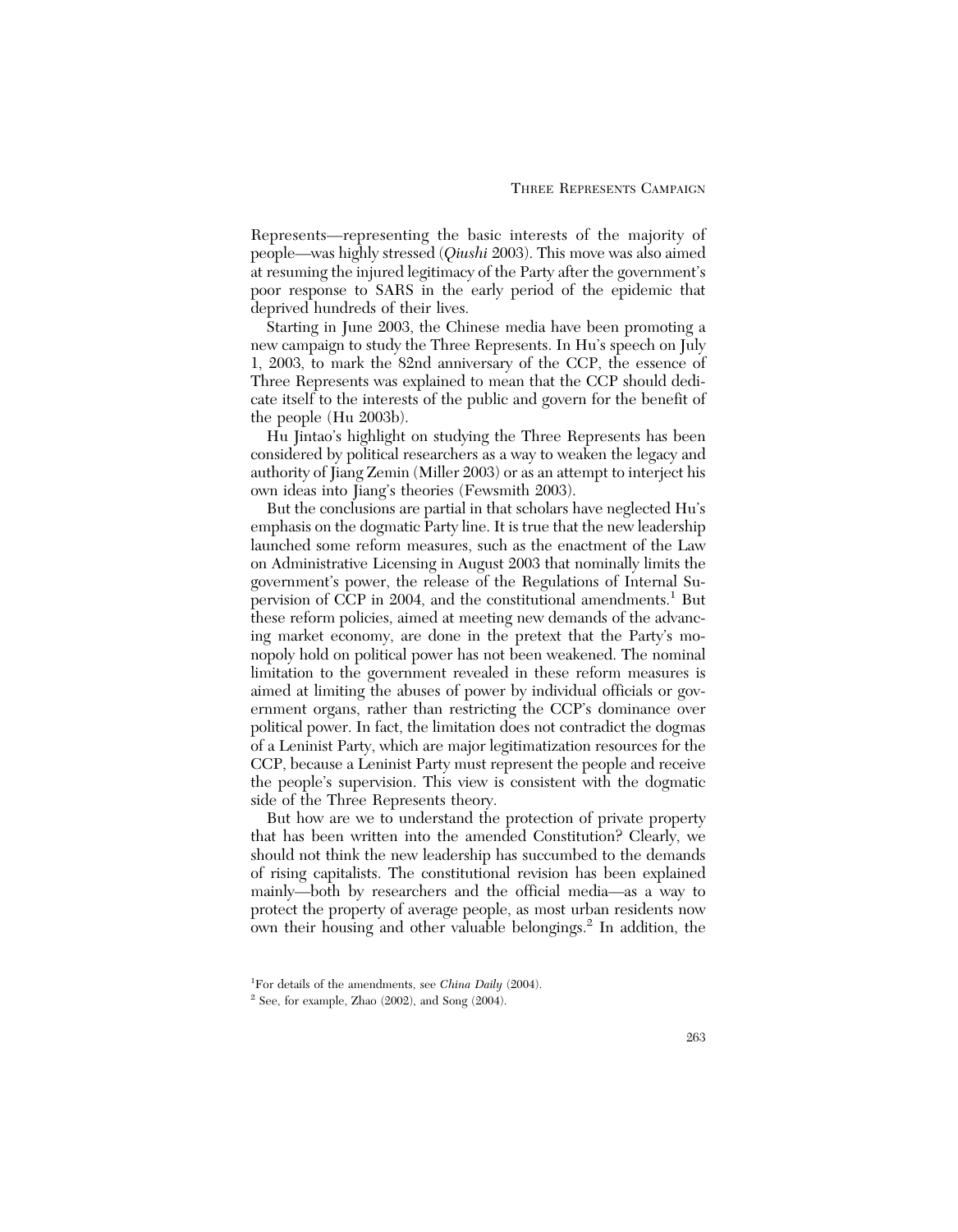constitutional revision is at most symbolic, as the Chinese government always keeps a blind eye on appeals that certain policies or laws violate the Constitution, and the courts never use the Constitution as a basis for ruling (*The Economist* 2004). The new stipulation that the state shall make compensation for the land expropriated or requisitioned is also aimed to offer nominal protections to average people's properties. Thus, the added constitutional article on private property rights is naturally connected with the Three Represents theory, which is also written into the amended PRC Constitution.

The new leadership's emphasis on socialist ideology is a continuation of the policy of Jiang and other leaders who proposed the Three Represents Campaign.

In Jiang's July 1, 2001, speech that first clarified the Three Represents, certain theoretical shifts are apparent, such as the substitution of "the majority of the people" for "working class." Nevertheless, the tone and the expression of the speech were still identical to traditional socialist dogmas that the CCP claims to hold. That spirit was also apparent in Jiang's previous speeches on the Three Represents theory, in which Jiang, in language similar to that of his predecessors, repeatedly stressed that the Party was challenged by a new socioeconomic situation, and that it should better represent the interests of the people in the new era. In those speeches, the statements confirming the capitalists' importance, which characterized the July 1 speech, did not appear (Jiang 2001b).

### The Necessity to Maintain Socialist Ideology

The efforts of Jiang and Hu to promote the traditional Party lines through the Three Represents Campaign are a result of the rising need to maintain the legitimacy of CCP's rule. Despite China's outstanding economic performance, including an average annual GDP growth rate that surpassed 9 percent in the  $1990s<sup>3</sup>$ , the CCP's economic reforms have actually weakened the legitimacy of the prevailing socialist ideology by introducing and expanding various forms of private ownership, encouraging income disparities, and, in some cases, causing serious corruption.

Since economic reform began in 1978, the Party's reformist leadership and its ideologues have defended the rationales for many new

<sup>3</sup> *China Statistics Yearbook 2001* (2002): 51.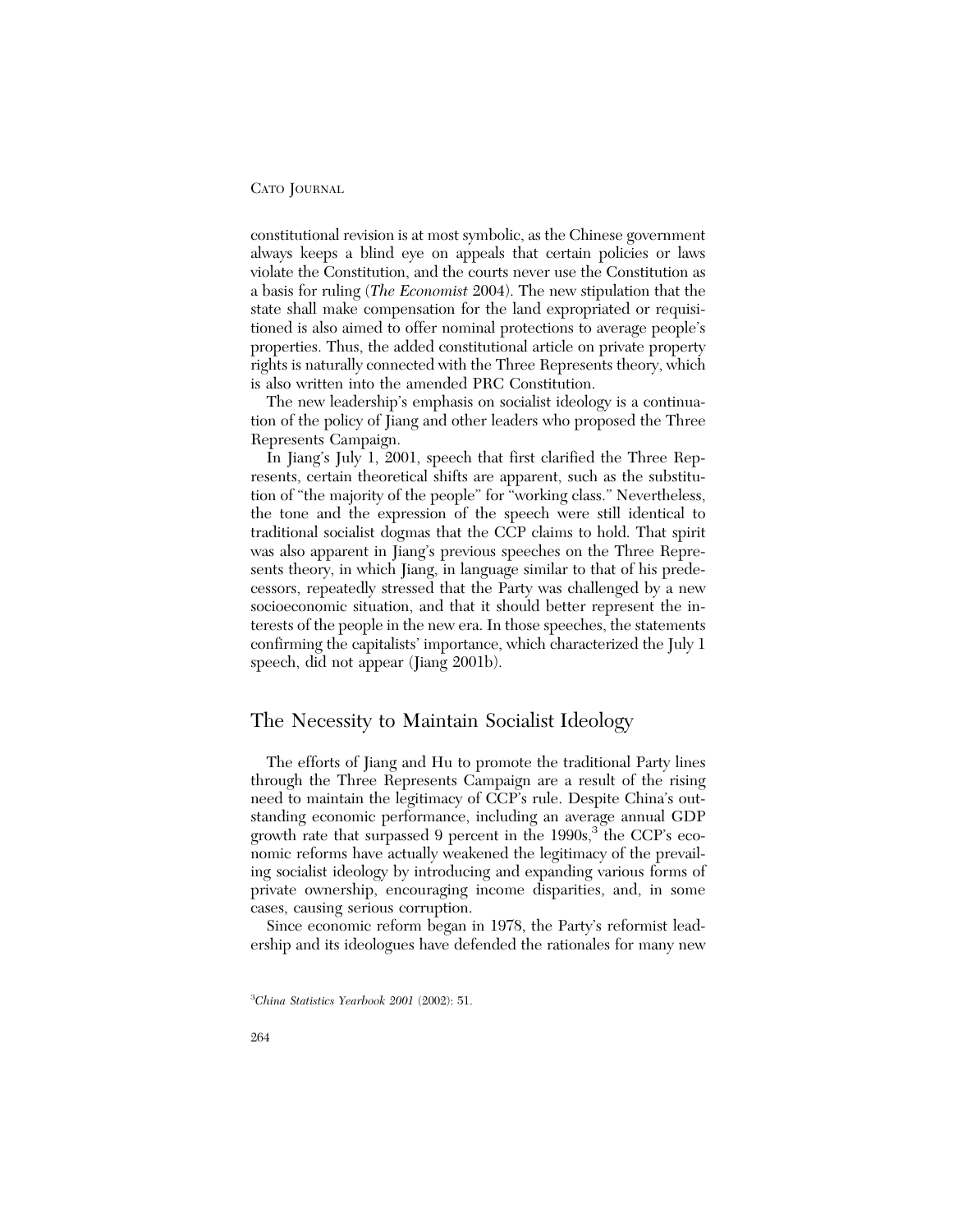policies, ranging from the rural household contract system to the leasing of state-owned enterprises (SOEs).

But since the mid-1990s, various social problems, especially rising layoffs from SOEs, have become increasingly poignant. Official statistics show that a total of 20.9 million workers lost their jobs in the state-owned and urban collective-owned sectors.<sup>4</sup>

The rising unemployment and rapidly widening income gap<sup>5</sup> shadowed the CCP's economic legitimacy and previous justifications of the reform policies because the fruit of economic growth was not enjoyed by a large portion of population, while socialism by definition means equality and common wealth. As a Chinese political observer pointed out, "The basic rationale of socialism would be thrown into question if China had to pursue modernization at the expense of equality" (Chen 1995: 192).

The reformist Deng Xiaoping theory, which was written into the CCP's Constitution at the Party's 15th National Congress in 1997, is insufficient to meet the new demands of socioeconomic development (Hong and Sun 1999: 35) and defend against the leftists' repeated accusation. This is because the leftists' arguments were more coherent and systematic than the reform theories that remain basically contradictory to traditional socialist dogmas (Misra 2001: 143). Therefore, Deng's theory cannot offer a rational base for the reformist leadership.

According to Max Weber, there are three major types of legitimate domination: rational ground, traditional ground, and charismatic ground, of which rational ground plays the most important role in modern world (Wu 1999: 14).

For a socialist party, socialism's goals of common wealth, equal society, and the inevitable transition to communism are a natural rational ground for its ruling. But where is the rational base for China's reformist socialist leaders? For the CCP leadership, there is a demand for a rational base that incorporates reform into its traditional ideology—ideology that stresses common wealth ahead of economic performance.

That demand is revealed by empirical studies conducted in the late 1990s. A survey carried out in six Chinese cities showed that overall satisfaction with reform declined in 1999 while the percentage of

<sup>4</sup> *China Statistics Yearbook 2002* (2003:): 117.

<sup>5</sup> Economists with Nankai University estimate that China's Gini coefficient reached 0.40 in 1997, indicating China's income disparity had reached a dangerous level (Wang, Hu, and Ding 2002).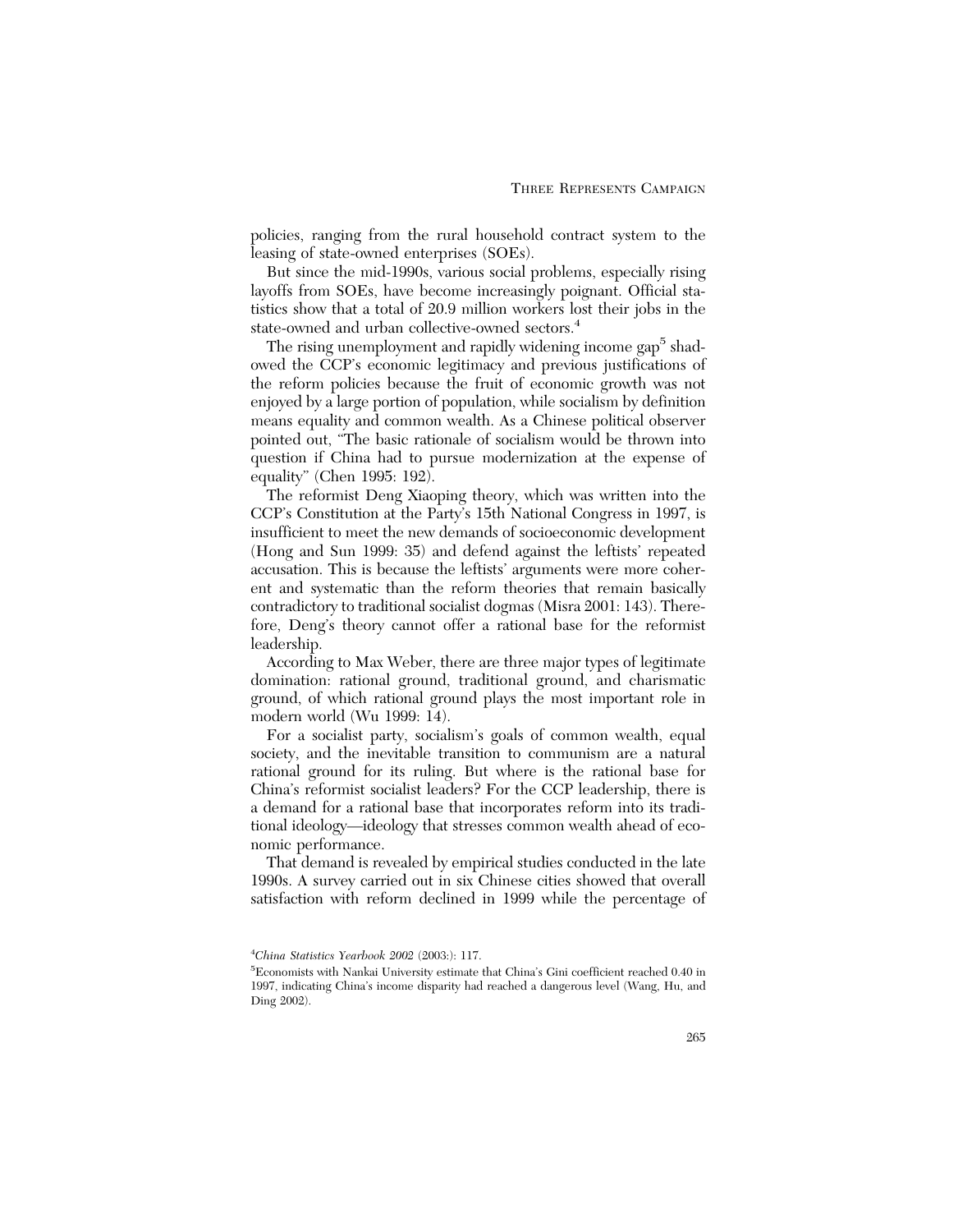those who claimed that reform was too slow decreased from 17 percent in 1991 to 12 percent in 1999 (Tang 2001: 891–909).

On the other hand, the same survey showed that political support for China's socialist system and ideology was very high. For example, about 44 percent of those surveyed—the highest percentage—did not want any change in the communist-led multiparty system while 31 percent did not care so long as life could be improved (Tang 2001: 899).

The rising dissatisfaction with reform and strong support of socialism drives the post-Deng leadership to debate the socialist nature of China's economic growth. The large-scale political campaigns that the CCP leadership under Jiang Zemin resumed, including *sanjiang* and the Three Represents Campaign, were aimed at emphasizing the socialist characteristics of the reforms. *Sanjiang*, or "Three Stresses Campaign," which required the Party leaders to stress politics, stress learning, and stress righteousness, was a political movement urging senior Party members to discipline themselves.

Compared with Deng's pragmatism, which prioritized economic growth over ideological orthodoxy, *sanjiang* and the Three Represents theory focus more on a combination of economic achievement and socialist dogmas.

## From *Sanjiang* to the Three Represents

In late 1998, the CCP leadership decided to concentrate on certain periods for the launch of the Three Stresses Campaign among the Party leaders.<sup>6</sup>

It is noticeable that Jiang Zemin first urged Party leaders to stress politics, the most important aspect of *sanjiang*, in 1995 (Jiang 1996: 314–18). It was not until late 1998 that the CCP leadership decided to turn *sanjiang* into a massive political campaign across the country.

Although the CCP always relies on ideological campaigns as a tool, the scale of such campaigns has been reduced since the mid-1980s (with the exception of the post-Tiananmen period between 1989 and 1991). Moreover, the direct influence of these campaigns has been

<sup>6</sup> "Zhongyang zhaokai dianshi dianhua huiyi dui xianji yishang lingdao dangxing dangfeng jiaoyu zuochu bushu" ("The 'center' held a teleconference to begin boosting Party morale among leaders higher than the county level"). *Renmin Ribao* (*People's Daily*), December 6, 1998.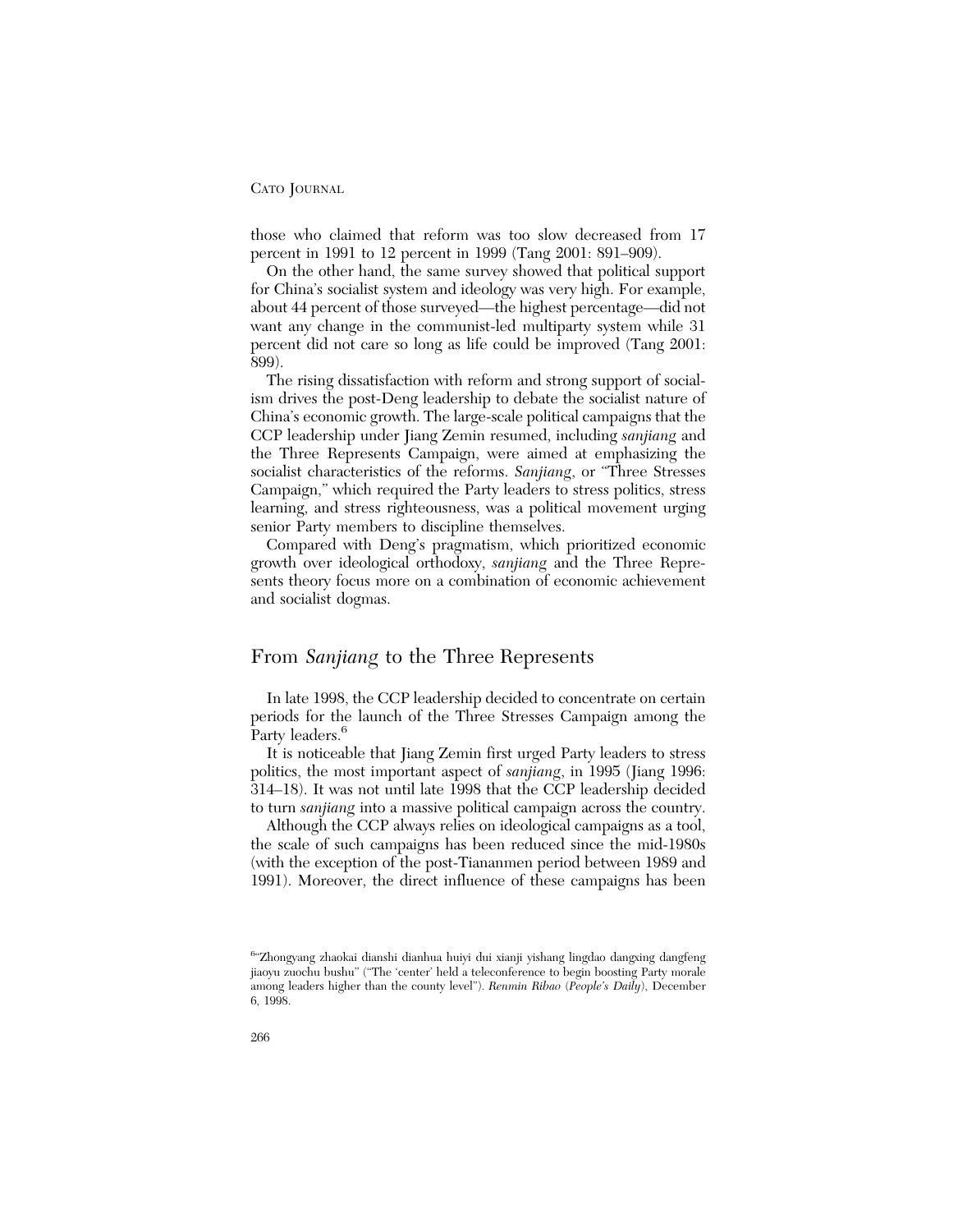limited. But *sanjiang* and the later Three Represents Campaign have halted this trend.

Media coverage of the campaign was much more intense than reports on previous Party movements. Through *sanjiang*, several superior Party and government leaders, including Cheng Kejie (vicechairman of the Standing Committee of the National People's Congress) and Hu Changqing (vice-governor of Jiangxi Province) were sentenced to death for corruption.

While serving some organizational goals,<sup>7</sup> *sanjiang*, together with its measures to strictly punish corrupt officials and highly praise outstanding and selfless Party members, sent a strong message that the Party was energetic and able to cleanse itself whenever possible. Corruption was not a result of systemic failure, say, lack of balance between powers, but rather a natural outcome of personal moral baseness.

While *sanjiang* was in an upsurge, the Three Represents theory initially without a formal name—was first announced by Jiang during his inspection tour in Guangdong Province in February 2000 (Jiang 2001c: 1–6).

Zhang Quanjing, the CCP's general coordinator for the *sanjiang* campaign, said in May 2000 that the goals of *sanjiang* were consistent with the requirements of the Three Represents, and the Party leaders should implement requirements of the Three Represents throughout the Three Stresses Campaign.<sup>8</sup>

But where is the consistency? It lies in that the two campaigns shared a common goal of informing the public that the Party was energetic and self-adaptive.

Compared with *sanjiang*, which emphasized the disciplinary side of the Party orthodoxy, the Three Represents theory stressed the CCP's reform or development side. In other words, the Party can adjust itself to changing times because it represents the development trend of China's advanced productive forces and the orientation of China's advanced culture. Therefore, it seems that the move to allow private entrepreneurs—who are playing an increasingly important role in the

<sup>7</sup> Paltiel (2001) argues that the major target of *sanjiang* was to strengthen the center's control over local leaders. But if that was the dominant goal of *sanjiang*, then 1995, the year when Zhu Rongji just finished his tax reform to strengthen the center's authority, should have been a better time to launch the campaign.

<sup>8</sup> "Zhongyang 'sanjiang' jiaoyu lianxi huiyi fuzeren Zhang Quanjing qiangdiao: ba xuexi guanche 'sange daibiao' sixiang guanchuan 'sanjiang' jiaoyu quanguocheng" ("Zhang Quanjing, the central coordinator of the three stresses education, emphasizes: Implement the learning of the three represents thought throughout the three stresses educational activities"). *Xinhua*, May 30, 2000.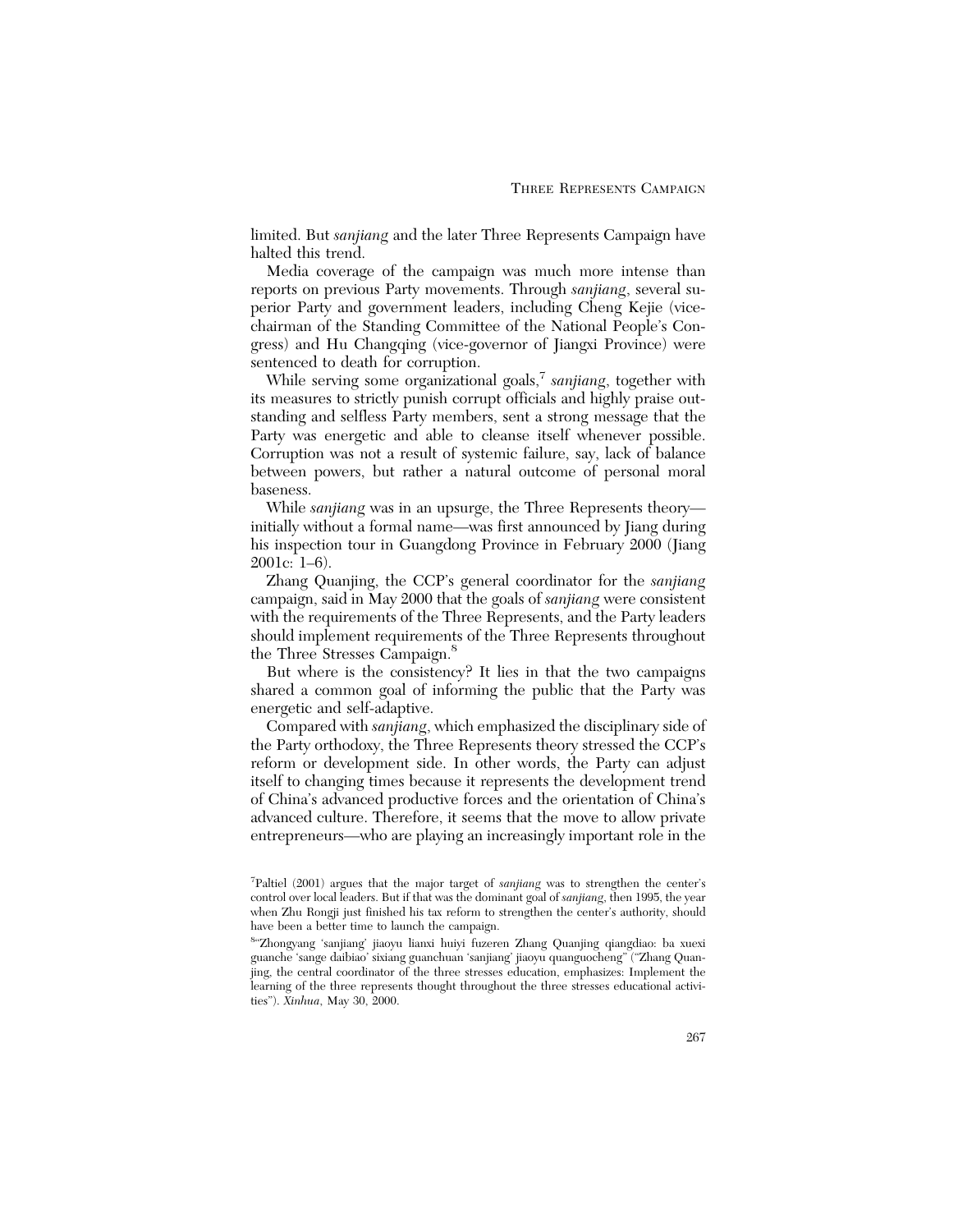Chinese economy—to join the Party can be explained as the CCP's reform measure to advance economic development.

However, Party membership is never unconditional. Anyone who wishes to join the Party must vow that he or she will accept the CCP's basic principles, such as struggling for communism throughout one's whole life. That is perhaps why Jiang Zemin never neglects the word "eligible" and always stresses that Party members should continue to adhere to socialist principles when called on to accept private entrepreneurs into the Party.

In his July 1 speech, while authorizing capitalists to join the Party, Jiang Zemin reiterated that Party cadres should be the first to bear hardships, help others, and the last to enjoy themselves, instead of only thinking about how to get rich. Although the call is nothing more than a repetition of the CCP dogmas, its significance is notable in light of the fact that capitalists are now able to join the Party.

This focus has been noticed. In his recent study on the Three Represents, Dickson (2003) cited an article of a Central Party School professor as saying that the ideological campaign means that not all people in each status deserve to join the Party; only the truly outstanding ones who also meet the other criteria of Party membership are qualified. But Dickson failed to explore this aspect.

In fact, the other criteria that capitalists must meet have been clearly stressed by senior Party officials. The most noticeable one is given by Liang Jinquan, Party secretary of the All China Federation of Industry and Commerce, a government-controlled organization consisting of private entrepreneurs. In stating how to represent the interests of the people, Liang (2001) said:

For [businesspersons in] the non-public economies, to realize the interests of the people is to fully consider social benefits, serve the country, and contribute to the society when they make their own profits and pursue their economic benefits. . . . Particularly speaking, [private entrepreneurs] should first of all better operate their enterprises to produce more quality products for the society, create more social wealth and generate more jobs; second, [private entrepreneurs] should self-consciously obey the law and social ethics, . . . correctly deal with the relationship between laborers and capitalists, care for employees, safeguard their legal rights, and purchase social and medical insurance for them so as to be responsible for the society; third, [private entrepreneurs] should think of the origin of their wealth, . . . care and help the multitude in difficulty, support the "western development strategy" [*xibu dakaifa*] and the economic, education, health and cultural advancements in poor regions, and help others get rich, so as to play a positive role in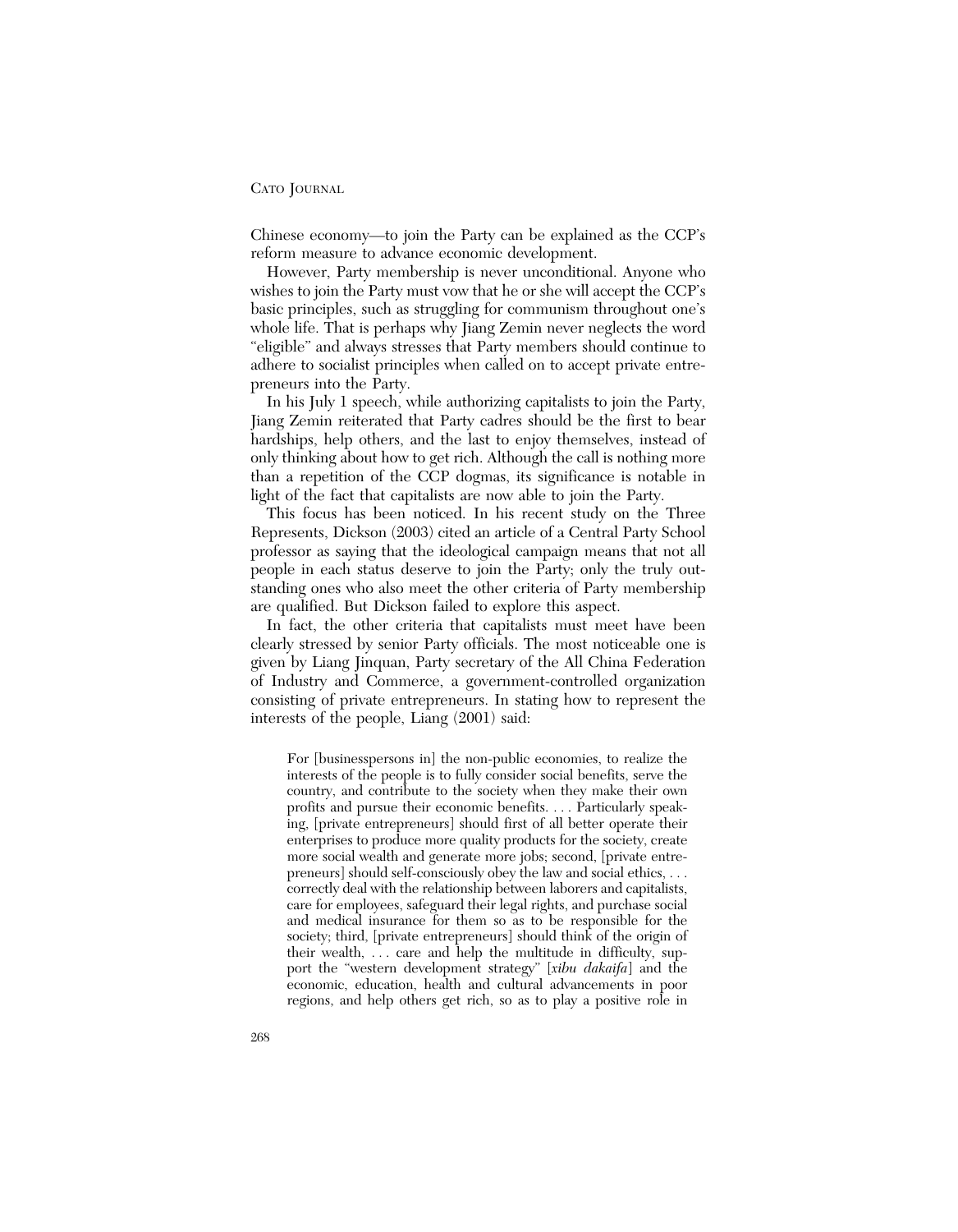eliminating poverty and fueling economic development and social progress of poor regions.

The criteria significantly enhance the "socialist" nature of the capitalists. It is not strange at all that capitalists are correspondingly branded as the "builders of socialism" in the amended PRC Constitution.

Also, by allowing capitalists to join the Party, the CCP can better control the booming private sector, for it is clear that a basic eligibility requirement for capitalists is that they unconditionally obey the Party's rule. In fact, when the Three Represents theory was initially put forward, Jiang Zemin linked it to the need of strengthening the Party's leadership in the nonpublic sector (Jiang 2001d: 7–26). Since then, that perspective has been further developed by the Party ideologues (Dai 2000, Lin 2002). The CCP Organizational Department officials even proposed to send Party members to private enterprises to lead the Party's membership campaign.<sup>9</sup>

### Other Measures to Safeguard the Party Line

However, the looming connotation of the campaign—preserving the reform's socialist nature—is not sufficient to ensure the CCP's goal of increasing its legitimacy based on traditional socialist dogmas and the urgency to further economic development. For the CCP leadership, it is clear that other measures are necessary.

Ideologically, the CCP leadership may be aware of the difficulty to convince the masses that the Party would tame capitalists to "represent their interests." After all, by allowing capitalists to join the Party, the CCP appears to be giving up its socialist beliefs.

Perhaps out of this consideration, the Party's propaganda department issued a series of requirements guiding and regulating the media's reports of the Three Represents theory. In July 2001, all central level media were notified that, in reporting on the July 1 speech and the Three Represents theory, all articles must be guided by talking points (*koujing*) that glorified the Party's historical achievements and exalted its ability to develop with the times. It was strictly prohibited to interpret the July 1 speech otherwise, especially if that meant

<sup>9</sup> Zhang Quanjing, former coordinator of *sanjiang* and now chairman of National Society of Party Building Research, made the proposal at a seminar to discuss Party building in the private sector. The event was held by *Qiushi*, the Party journal, in Guangdong Province in October 2003.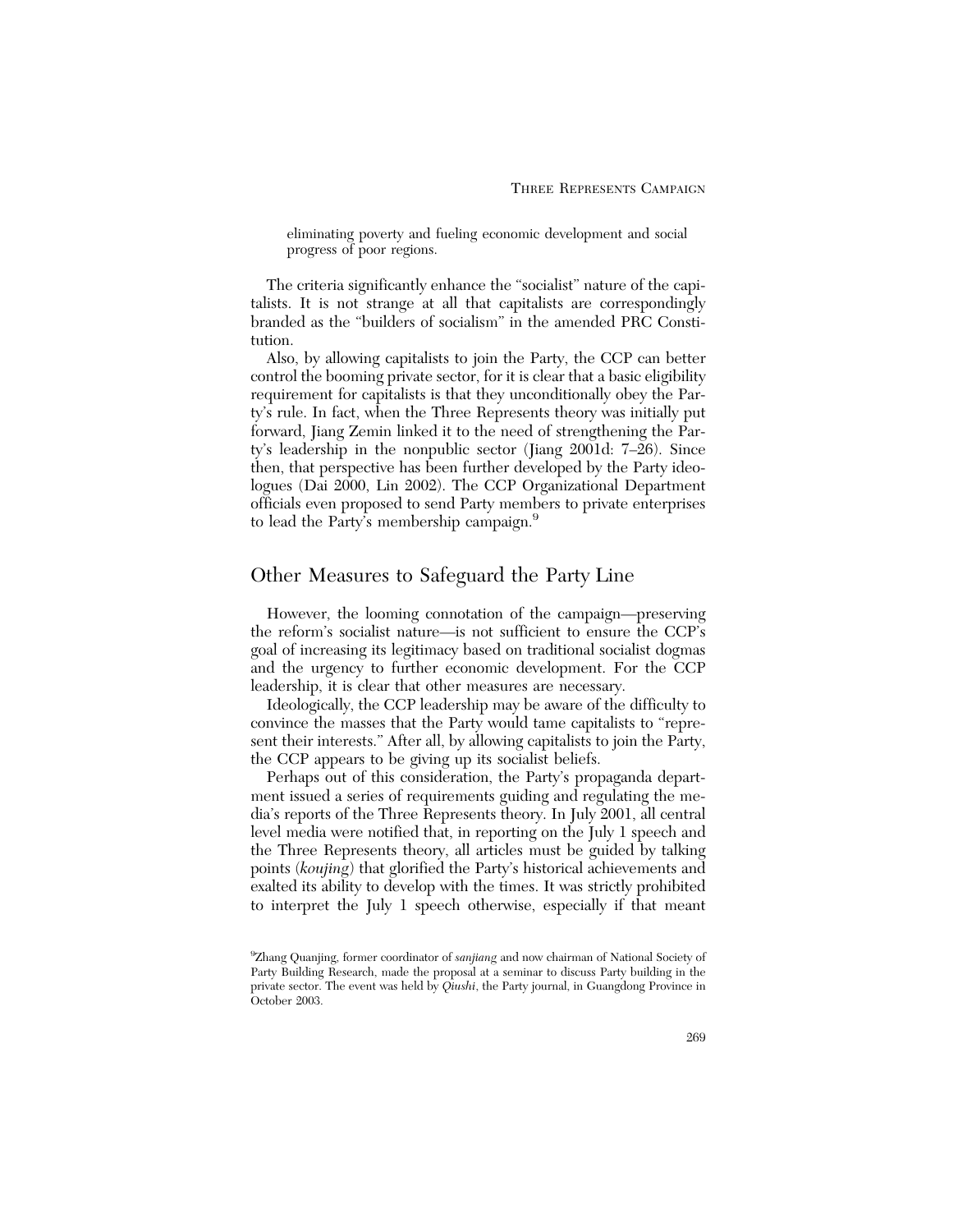interpreting it to mean that the Party was admitting private bosses, or that the Party was giving up its working-class base.

The CCP leadership seemed very sensitive to any accusation that the Three Represents theory, which provided for basis for allowing private entrepreneurs to join the Party, was inconsistent with socialist dogma. The closedown of two leftist magazines *Zhenli de Zhuiqiu* (*Quest for Truth*) and *Zhongliu* (*Mainstream*) in 2001 could be so understood.

Accompanying the measures to encourage private entrepreneurs to embrace the symbolic socialist principle of common wealth are the CCP's increased efforts to improve China's weak social security system to appease the marginalized working classes. Expenditures in the central budget for social security programs in 2001 totaled \$11.9 billion, 5.18 times the figure for 1998, according to the then Finance Minister Xiang Huaicheng (Xiang 2002: 6). The government budget report delivered by the new Finance Minister Jin Renqing in March 2004 indicated that in 2003, in addition to the continued growth of the central and local governments' expenditure on social security programs, a special fund of \$567.6 million was established in the central budget for transfer payments to local governments to support reemployment programs (Jin 2004).

Meanwhile, the CCP also imposed severe punishments on some rich private entrepreneurs after Premier Zhu Rongji reportedly commented in June 2002 that many private entrepreneurs evaded tax.<sup>10</sup>

The first victim was the famous actress and millionaire Liu Xiaoqing who was arrested in July 2002 for tax evasion. Yang Rong, former chairman of New York-listed China Brilliance Auto Co Ltd, and Yang Bin, former chairman of Shenyang-based Euroasia and the second richest billionaire in China listed by *Forbes* in 2001, were also ranked as state asset embezzlers and tax evaders. Yang Rong fled to the United States after Liaoning provincial authorities were warned to arrest him in late 2002, and Yang Bin was sentenced to 18 years of imprisonment, plus a fine of \$277,100 in July 2003.

In October 2003, Sun Dawu, an outspoken billionaire in Hebei Province, was convicted of illegally accepting almost \$20 million in deposits. He was sentenced to three years in jail with a suspension of four years and a fine of roughly \$12,000.

Never before have there been the concentrated arrests and

<sup>10</sup>The report on Zhu's reproach first appeared in the Hong Kong media, and Guangzhoubased *Nanfang Dushibao* (*Southern Urban News*) was the first domestic media to quote Zhu's words. See *Nanfang Dushibao* (2002).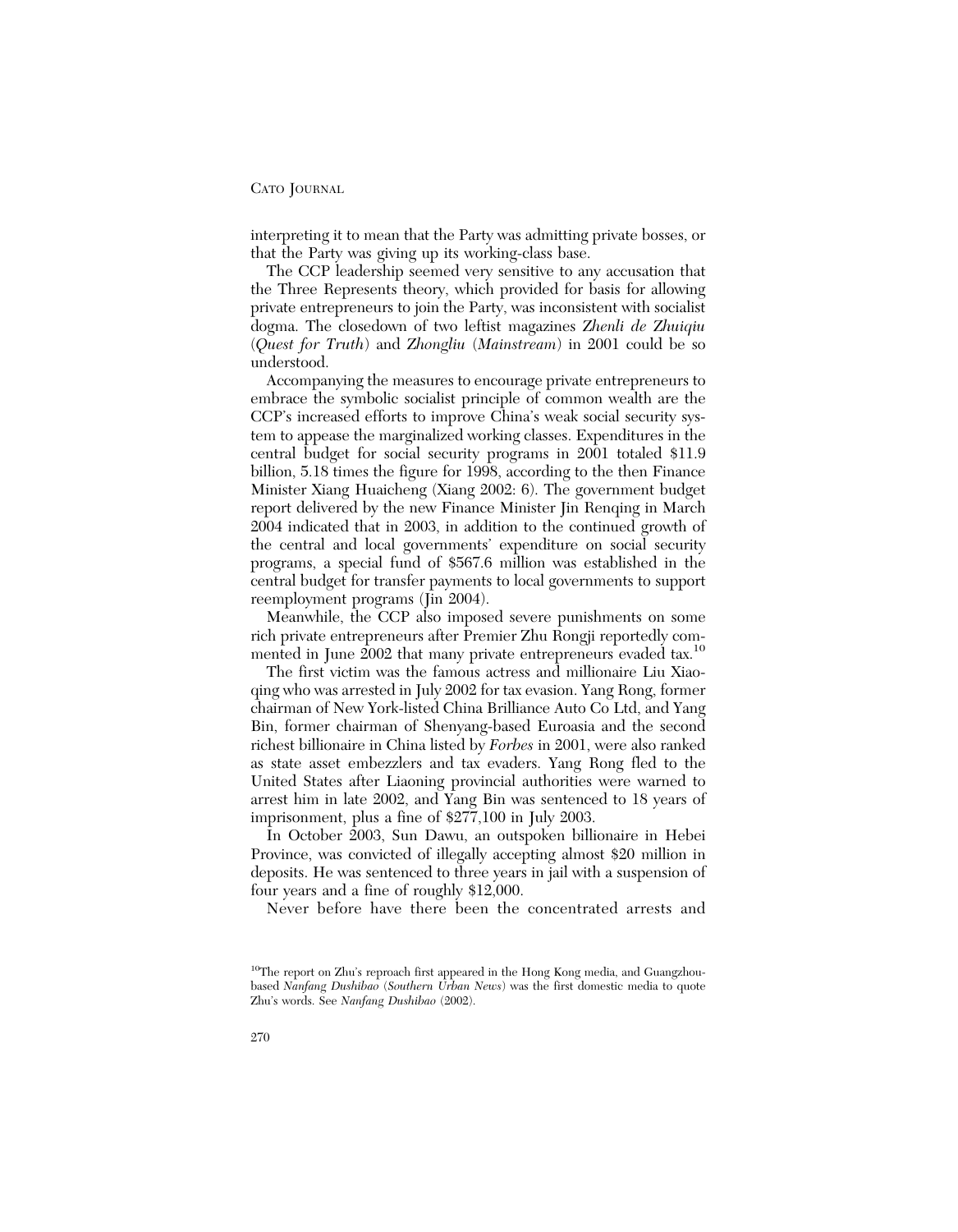sentences of private tycoons in China since the reform was launched in late 1970s, indicating a symbolic intention to warn private entrepreneurs not to deviate from socialist symbols of common wealth, and to inform the public that the Party would not tolerate the widening income gap.

# Long-Term Impacts of the Campaign

Will the Three Represents Campaign, as an ideological effort with traditional Party dogmas, influence the CCP's practical economic policymaking? My answer is there can hardly be an overall impact, despite the certain (mostly symbolic) measures I have mentioned. The internal and external pressures the Party faces will push the CCP leadership to continue its economic reforms. Domestically, the low efficiency of the state-owned sector is well understood by the leadership, while the private economy is enjoying a growing share of the GDP and contributing more tax revenues to the state<sup>11</sup> The stateowned and collective-owned sectors are unable to offer enough jobs to China's huge population, while the energetic private sector is absorbing more and more workers.<sup>12</sup>

Internationally, China's accession to the World Trade Organization will further spread national treatment and a fairer policy environment for the private sector, leading to its further development (Mao 2002).

Yet measures that nurture the private sector in China do not indicate that the CCP leadership wishes to adopt a systematic change, such as large-scale privatization. It is more likely that the CCP leaders are engaged in a short-run problem-solving scheme, at least in the field of ideology (Chen 1995: 5). The CCP would never give up its ruling ideologies, even when it aims to further capitalist reforms. As one scholar argues, in the field of ideology, there must be a point at which, by abandoning a particularly cherished principle or embracing a previously derided theory, an ideology loses its identity or, perhaps, is absorbed into a rival ideology (Heywood 1998: 14).

<sup>&</sup>lt;sup>11</sup>There are no accurate statistics on the private sector's contribution to GDP. It is reported that in 2001, the private sector (not including self-employed businesses) realized a total production value of \$240.1 billion—20 percent of GDP (*Renmin Ribao* 2002: 1). However, economists estimate that the nonstate sector's share of GDP is much higher when selfemployed business, foreign-invested firms, and private firms registered as collectives are included.

<sup>&</sup>lt;sup>12</sup>Statistics show that between 1998 and 2001, jobs created by businesses registered as private enterprises increased from 9.73 million to 15.27 million in urban areas and from 7.37 million to 11.87 million in rural areas (*China Statistics Yearbook 2002*: 117). If we consider the many private enterprises that are registered as collectives, the actual number will be much higher.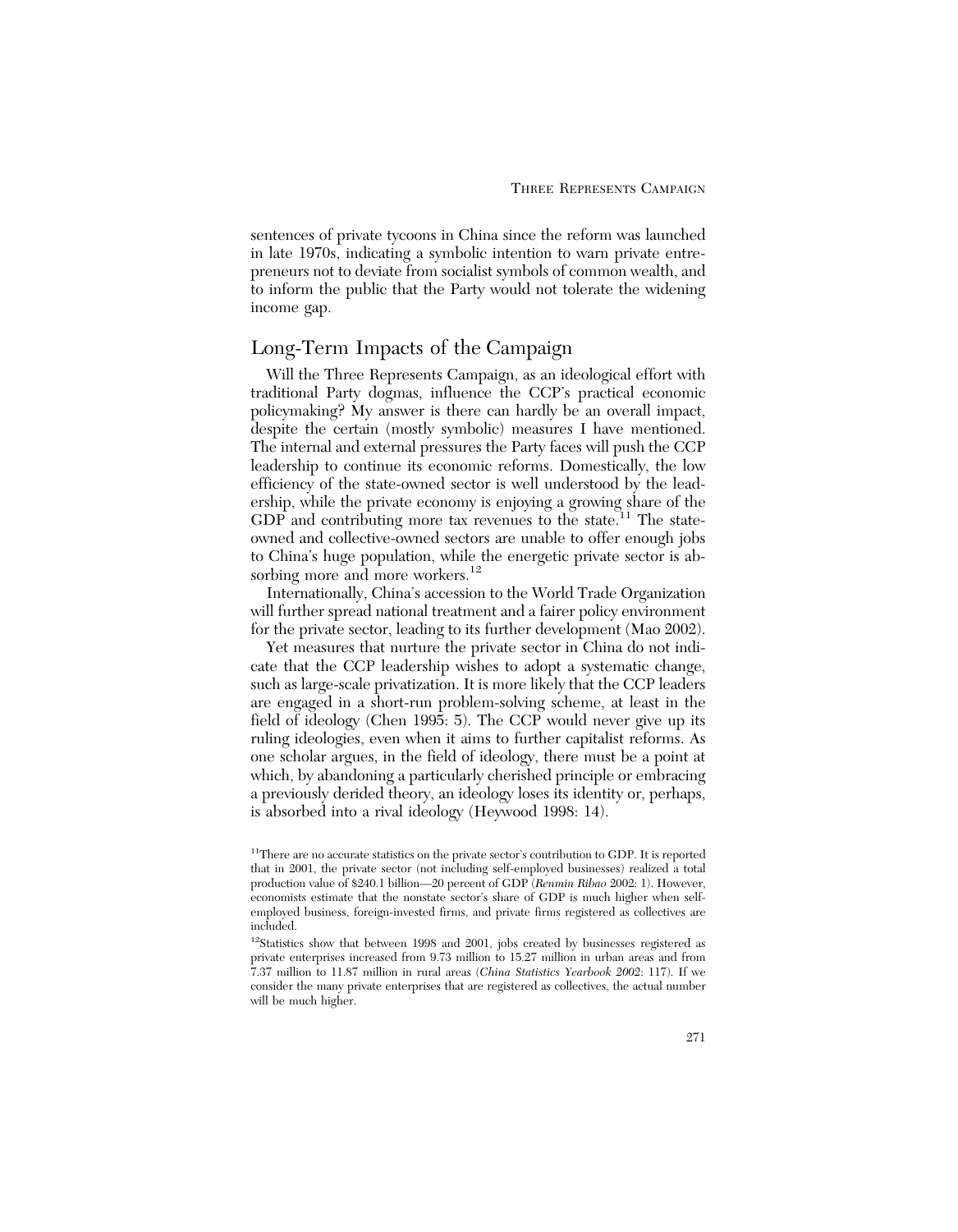The CCP leadership must have a clear awareness of the danger. Thus, although the Party ideology can no longer be used to guide economic policy (Wang and Zheng 2000: 10), policies must not obviously contradict the Party orthodoxy. When policies threaten the ideological foundation of the Party's rule, the CCP leadership will find ways to safeguard the ruling ideology, either by abandoning a particular policy, or by absorbing the policy into its traditional ideological framework. The Three Represents Campaign embodies the second approach, which will become increasingly common as the cost of abandoning certain policies has become too high.

### Conclusion

Although the CCP could symbolically incorporate private entrepreneurs into its ideological orthodoxy through the Three Represents Campaign, the Party's ability to drive private entrepreneurs to embrace that orthodoxy has become very limited. One reason is that the Party's membership has not been attractive enough in contemporary China. In addition, the CCP's reluctance to extend a strengthened traditional orthodoxy from the ideological field to factual policymaking out of fear that economic development might be curbed will also reduce the ideological effect of the Three Represents Campaign. Finally, the CCP has been unable to fully implement its policy from the center to local levels, let alone the blurry ideological call to consolidate orthodox socialist principles among capitalists.

Given those reasons, the ideological effect of the campaign can hardly last long. The Party will have to continue its pragmatic policies in economic and social fields and will possibly launch massive ideological campaigns like the Three Represents once it detects other threats to its legitimacy.

### References

- Chen, F. (1995) *Economic Transition and Political Legitimacy in Post-Mao China: Ideology and Reform*. Albany: State University of New York Press.
- *China Daily* (2004) "Details of the Amendments to the Constitution" (March 15) (www.chinadaily.com.cn/english/doc/2004–03/15/content\_314797. htm).
- *China Statistics Yearbook 2001* (2002) Beijing: China Statistics Press.

*China Statistics Yearbook 2002* (2003) Beijing: China Statistics Press.

- Dai Z. (2000) "Lun sange daibiao" ("A Discourse on Three Represents"). *Qiushi* 13 (July 1). (www.qsjournal.com/qs/20000701/GB/qs^290^0^20001314. htm).
- Dickson, B. J. (2003) "Whom Does the Party Represent? From 'Three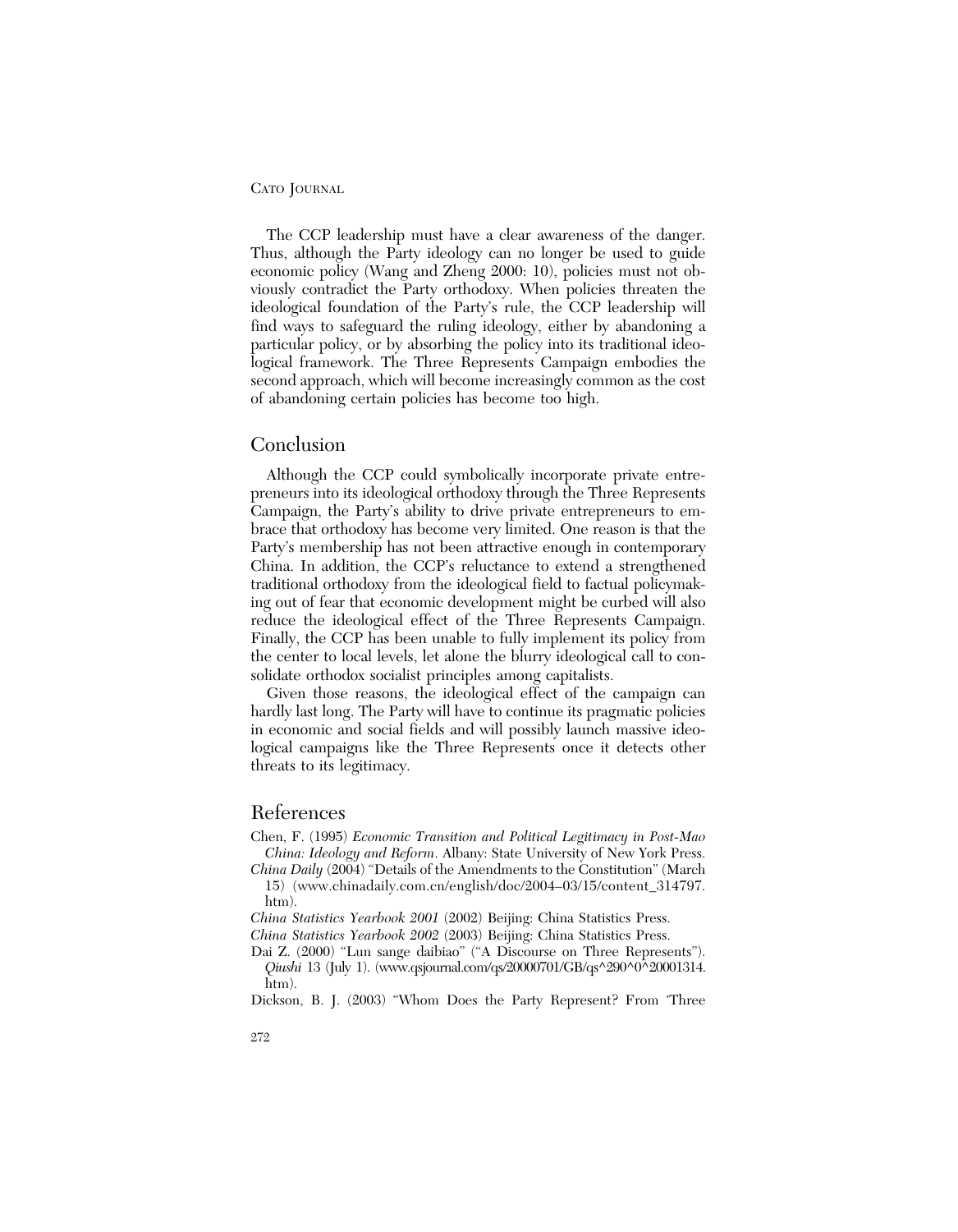Revolutionary Classes' to 'Three Represents'." *American Asian Review* 21 (Spring): 1–24.

*The Economist* (2004) "Asia: Ideological Gymnastics; China." (March 13): 68.

- Fewsmith, J. (2002a) "Is Political Reform Ahead? Beijing Confronts Problems Facing Society and the CCP." *China Leadership Monitor* 1 (1) (Winter) (www.chinaleadershipmonitor.org/20011/CLM20011JF.pdf).
	- (2002b) "Rethinking the Role of the CCP: Explicating Jiang Zemin's Party Anniversary Speech." *China Leadership Monitor* 1 (2) (Winter) (www.chinaleadershipmonitor.org/20011b/CLM20011JF.pdf).
	- (2003) "Studying the Three Represents." *China Leadership Monitor* 8 (Autumn) (www.chinaleadershipmonitor.org/20034/jf.pdf).
- Guo, S. (2000) *Post-Mao China: From Totalitarianism to Authoritarianism?* Westport, Conn.: Praeger.

Heywood, A. (1998) *Political Ideologies*. 2nd ed. London: Macmillan.

- Hong, Z., and Sun, Y. (1999) "In Search of Re-ideologization and Social Order." In A. J. Nathan, Z. Hong, and S. R. Smith (eds.) *Dilemmas of Reform in Jiang Zemin's China*, 33–49. Boulder, Colo.: Lynne Rienner.
- Hu, J. (2003a) "Jianchi fayang jiankufendou de youliang zuofeng, nuli shixian quanmian jianshe xiaokang shehui de hongwei mubiao—Hu Jintao zai Xibaipo xuexi kaocha shi de jianghua" ("Insist on a Hardworking Spirit; Struggle to Realize the Grand Goals of Constructing a Well-Off Society— Hu Jintao's Inspection Speech in Xibaipo"). *Renmin Ribao* (January 2): 1.
- (2003b) "Hu Urges Further Study of Jiang's Theory." *China Daily* (July 2): 1 (www.chinadaily.com.cn/en/doc/2003-07/02/content\_242580. htm).
- Jiang, Z. (1996) "Lingdao ganbu yiding yao jiang zhengzhi" ("Leaders Must Stress Politics"). Speech given on September 27, 1995, CCP Central Propaganda Department. In *Jiangxuexi, jiangzhengzhi, jiangzhengqi* (*Stress Learning, Stress Politics, and Stress Righteousness*), 314–18. Beijing: Xuexi Chubanshe (Learning Press).
	- (2001a) "Party Confident of Journey Ahead—Jiang Zemin's Keynote Speech on Party's 80th Anniversary." *China Daily* (July 2): 4.
	- (2001b) *Lun sange daibiao* (*Jiang Zemin's Expositions on Three Represents*). Beijing: Zhongyang Wenxian Chubanshe (Central Documentary Press). The book collected 12 speeches of Jiang on the topic, including his July 1 speech.

(2001c) "Zai xinde lishi tiaojian xia, womendang ruhe zuodao sange daibiao?" ("In This New Historical Era, How Can Our Party Achieve Three Represents?"). In Jiang (2001b: 1–6).

(2001d) "Sange daibiao shi womendang de lidang zhiben, zhizheng zhiji, liliang zhiyuan" ("Three Represents Are the Fundamentals for Our Party to Establish Itself, the Bases to Rule, and the Origin of Our Power"). Speech given on May 14, 2000. In Jiang (2001b: 7–26).

Jin R. (2004) "Report on the Implementation of the Central and Local Budgets for 2003 and on the Draft of Central and Local Budgets for 2004." Delivered at the Fifth Session of the Ninth National People's Congress on March 6, 2004. The English text is available at www.chinadaily.com.cn/ english/doc/2004-03/17/content\_315591.htm.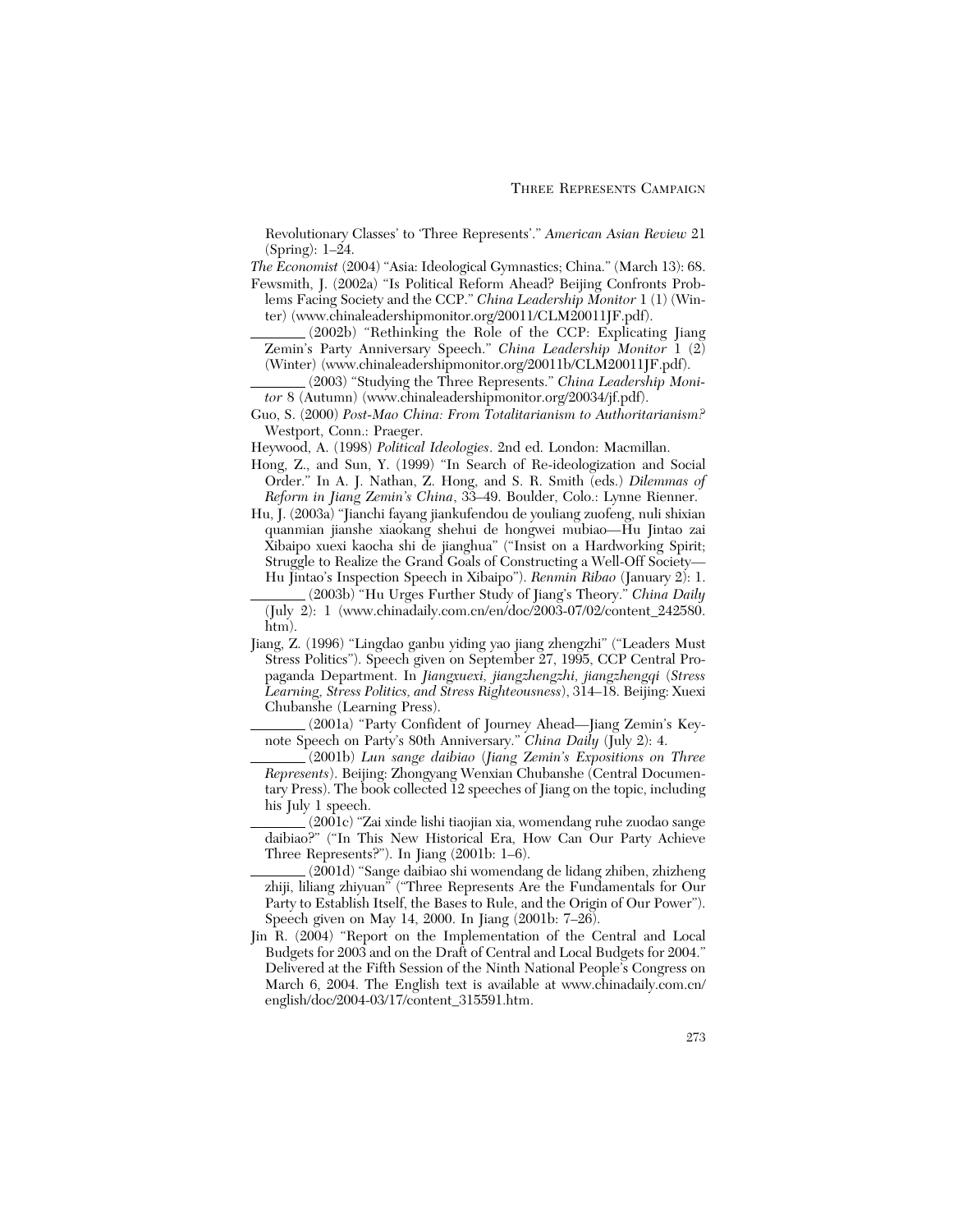- Lawrence, S. (2002) "16th Party Congress." *Far Eastern Economic Review* 165 (November 7): 28–29.
- Liang J. (2001) "Nuli zai feigongyouzhi jingji lingyu shijian 'sange daibiao' de yaoqiu" ("Work Hard to Practice the Requirement of 'the Three Represents' in the Nonpublic Economic Sector"). *Qiushi* 13 (July 1) (www. qsjournal.com.cn/qs/20020701/GB/qs^338^0^8.htm).
- Lin J. (2002) "Yige weida sixiang de dansheng" ("The Birth of a Great Thought"). *Qiushi* 21 (November 1) (www.qsjournal.com/qs/20021101/  $GB\alpha_8^3$ <sup> $\lambda$ </sup>346<sup> $\lambda$ </sup> $\overline{0}$ <sup> $\lambda$ </sup>1.htm).
- Mao Y. (2002) "Rushi daidong zhongguo jingji yue xinjie" ("WTO Entry Will Foster China's Economy to Jump to a New Level"). China Development Research Network (January 22) (www.drcnet.com.cn/New\_Product/ expert/showdoc.asp?doc\_id=123950).
- Miller, H. L. (2003) "The Hu-Wen Leadership at Six Months." *China Leadership Monitor* 8 (Autumn) (www.chinaleadershipmonitor.org/20034/ lm.pdf).
- Misra, K. (2001) "Curing the Sickness and Saving the Party: New-Maoism and New-Conservatism in the 1990s." In S. Hua (ed.) *Chinese Political Culture*, 133–60. New York: M. E. Sharpe.
- Mulvenon, J. (2003) "The PLA and the 16th Party Congress: Jiang Controls the Gun?" *China Leadership Monitor* 5 (Winter): 20–29 (www.chinaleadershipmonitor.org/20031/jm.pdf).
- *Nanfang Dushibao* (2002) "Furen nashui quanping ziyue?" ("Will Rich People Pay Their Tax Self-Consciously?" (July 4).
- Paltiel, J. (2001) "Jiang Talks Politics—Who Listens? Institutionalization and Its Limits in Market Leninism." *The China Journal* 45 (January): 113–21.
- *Qiushi* (2003) "Shijian sange daibiao, zhuqi xinde changcheng" ("Practice Three Represents, Construct New Great Wall"). *Qiushi* 12 (June 16) (www.qsjournal.com/qs/20030616/GB/qs^361^0^5.htm).
- *Renmin Ribao* (2002) "Gongyou he feigongyou jingji huxiang cujin gongtong fazhan" ("Public and Nonpublic Economies Boost Each Other and Mutually Develop"). (September 20).
- Saich, T. (2002) "China's New Leadership: The Challenges to the Politics of Muddling Through." *Current History* 101 (September): 250–56.
- Song M. (2004) "Baohu hefa siyou caichan zhongru xianfa jinshi furen dingxinwan?" ("The Constitutional Protection of Legal Private Properties Only Comforts the Rich?"). *Zhongguo Jingji Zhoukan* (*China Economic Weekly*) 10 (March 15).
- Tang, W. (2001) "Political and Social Trends in the Post-Deng Urban China: Crisis or Stability?" *China Quarterly* 168 (December): 891–909.
- Wang, G., and Zheng, Y. (2000) "Introduction: Reform, Legitimacy, and Dilemmas." In G. Wang and Y. Zheng (eds.) *Reform, Legitimacy, and Dilemmas*, Singapore: Singapore University Press.
- Wang, S.; Hu A.; and Ding Y. (2002) "Jingji fanrong beihou de shehui buwending" ("Social Disability behind Economic Prosperity"). *Zhanlue yu guanli* (*Strategy and Management*) 3 (July): 27.
- Wu, G. (1999) "Legitimacy Crisis, Political Economy, and the Fifteenth Party Congress." In A. J. Nathan, Z. Hong, and S. R. Smith (eds.) *Dilem-*